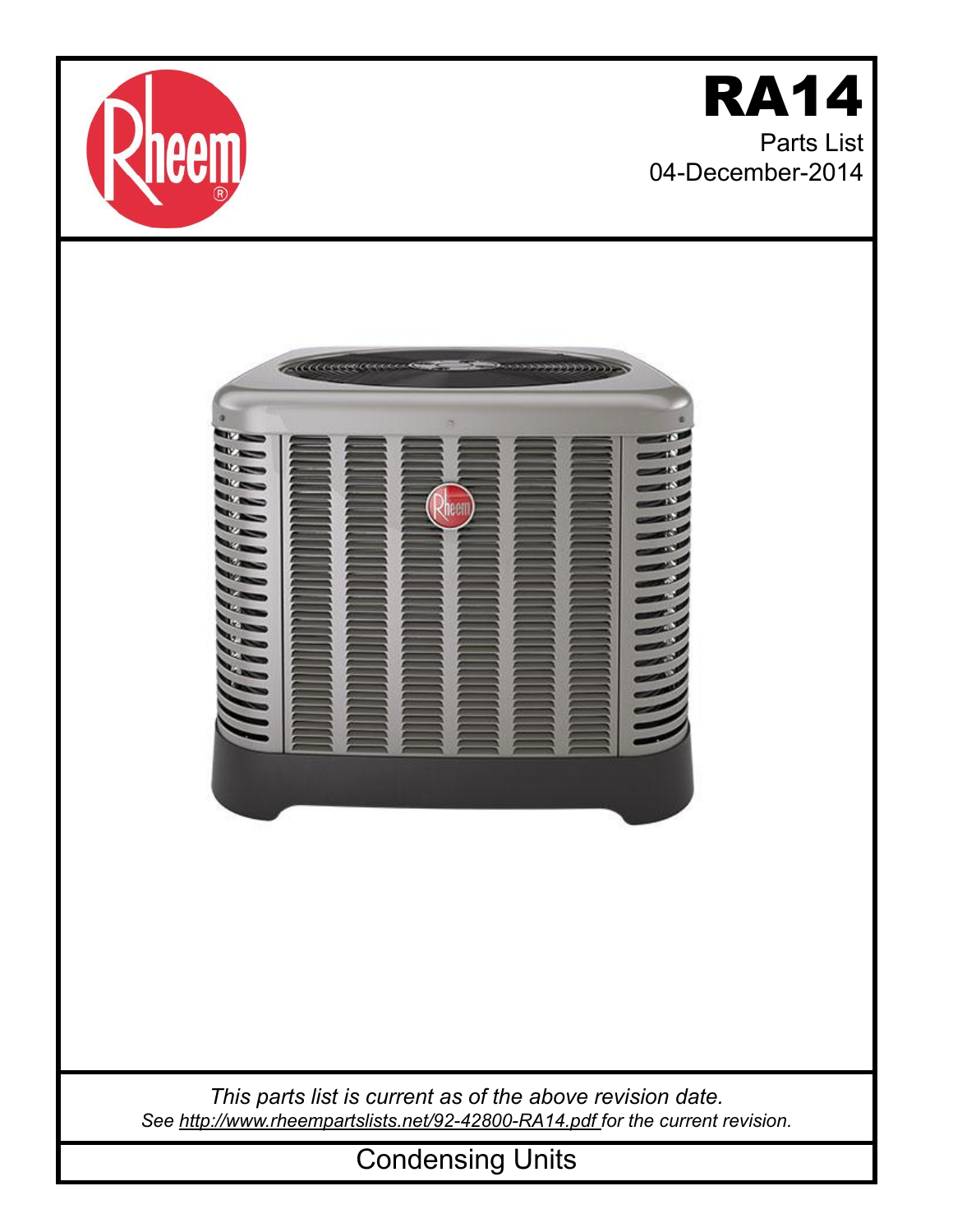## **Table of Contents**

| <b>Parts Numbers</b> |                      |  |
|----------------------|----------------------|--|
|                      | Panels               |  |
|                      |                      |  |
|                      |                      |  |
|                      |                      |  |
|                      |                      |  |
|                      | Drawings/Photographs |  |
|                      |                      |  |
|                      |                      |  |
|                      |                      |  |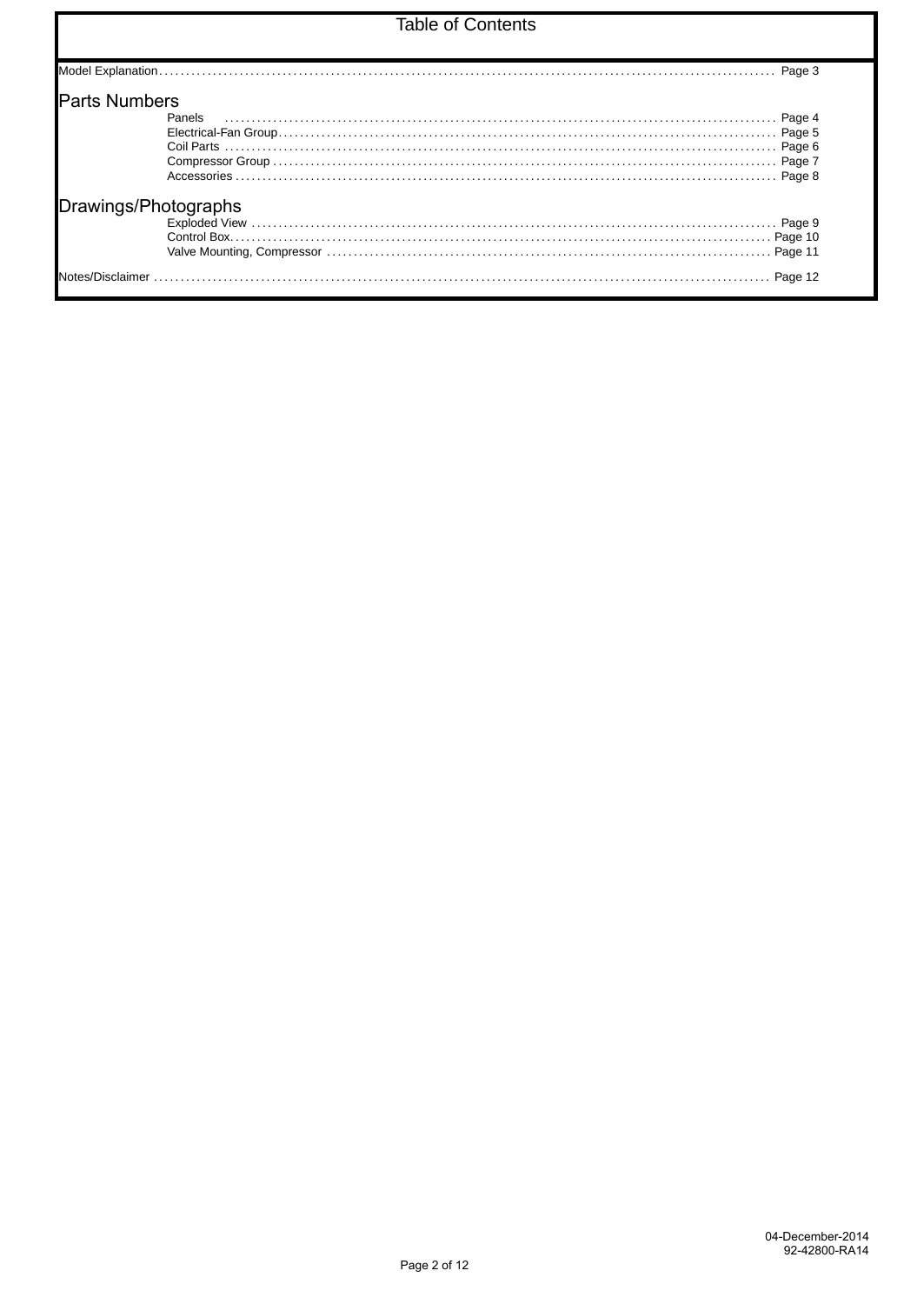|     |                                  |   |                |   |   | <b>MODEL NUMBER EXPLANATION</b> |                      |                           |   |                                    |
|-----|----------------------------------|---|----------------|---|---|---------------------------------|----------------------|---------------------------|---|------------------------------------|
|     |                                  | R | A              | 4 | 8 | A                               | J                    |                           | N | Α                                  |
|     |                                  | 1 | $\overline{2}$ | 3 | 4 | 5                               | 6                    | 7                         | 8 | 9                                  |
|     |                                  |   |                |   |   |                                 |                      |                           |   |                                    |
| (1) | <b>Brand</b>                     |   |                |   |   | (5)                             | <b>MAJOR SERIES</b>  |                           |   |                                    |
|     |                                  |   |                |   |   |                                 |                      | $A =$ First Design Series |   |                                    |
| (2) | <b>Product Category</b>          |   |                |   |   | (6)                             | <b>VOLTAGE</b>       |                           |   |                                    |
|     | $A = Air Conditioner$            |   |                |   |   |                                 | $J = 208 - 230/1/60$ |                           |   |                                    |
|     |                                  |   |                |   |   |                                 | $C = 208 - 230/3/60$ |                           |   |                                    |
| (3) | Seer                             |   |                |   |   |                                 | $D = 460/3/60$       |                           |   |                                    |
|     | $14 = 14$ SEER                   |   |                |   |   |                                 | $Y = 575/3/60$       |                           |   |                                    |
| (4) | <b>COOLING CAPACITY (BTU/HR)</b> |   |                |   |   | (7)                             | <b>TYPE</b>          |                           |   |                                    |
|     | $018 = 18,000$                   |   |                |   |   |                                 | $1 =$ Single Stage   |                           |   |                                    |
|     | $024 = 24,000$                   |   |                |   |   |                                 |                      |                           |   |                                    |
|     | $030 = 30,000$                   |   |                |   |   | (8)                             | <b>CONTROLS</b>      |                           |   |                                    |
|     | $036 = 36,000$                   |   |                |   |   |                                 |                      | $N = Non-Communicip$      |   |                                    |
|     | $042 = 42,000$<br>$048 = 48,000$ |   |                |   |   |                                 | <b>MINOR SERIES</b>  |                           |   |                                    |
|     | $060 = 60,000$                   |   |                |   |   | (9)                             |                      | $A =$ First Design Series |   |                                    |
|     |                                  |   |                |   |   |                                 |                      |                           |   | B = Second Design Series (LPC/HPC) |

**SERIAL NUMBER EXPLANATION 1 W** | 0 | 8 | 1 | 3 | 9 | 9 | 9 | 9 |  $(1)$   $(2)$   $(3)$   $(4)$  **(1) PLANT CODE**  W = West Nuevo Laredo **(2) WEEK OF PRODUCTION (3) YEAR OF PRODUCTION**  $(4)$ **(4) PRODUCTION NUMBER**

 **Note: For Compressor Identification Number, see Compressor Code on Rating Plate**

┑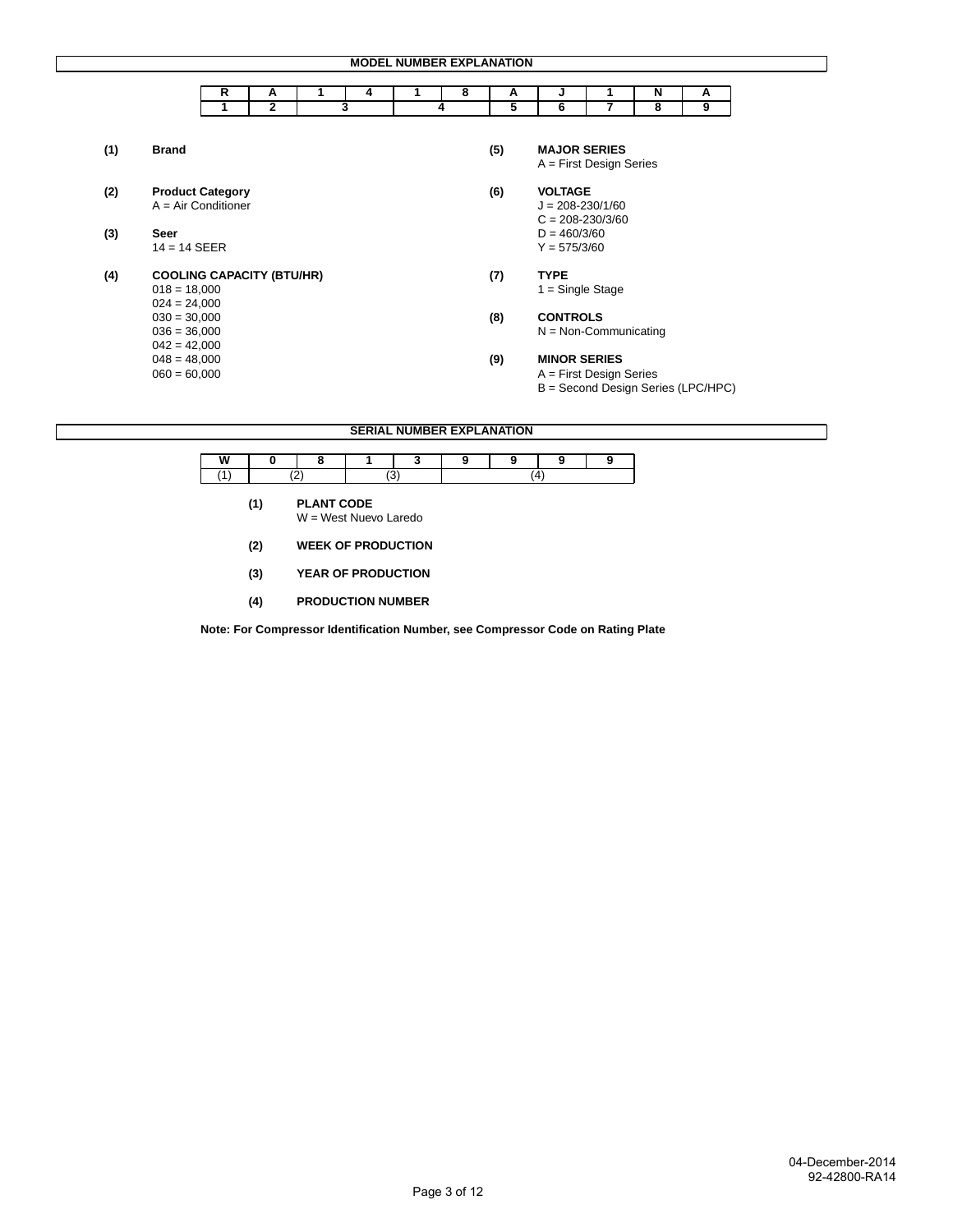|                 | <b>MODEL</b>                                     | <b>RA14</b>                             | <b>RA14</b>  | <b>RA14</b>  | <b>RA14</b>               | <b>RA14</b>  | <b>RA14</b>                                                                          |  |
|-----------------|--------------------------------------------------|-----------------------------------------|--------------|--------------|---------------------------|--------------|--------------------------------------------------------------------------------------|--|
|                 | No. Notes COOLING CAPACITY                       | 18                                      | 24           | 30           | 36                        | 36           | 42                                                                                   |  |
|                 | <b>VARIATION</b>                                 | AJ1NA/B                                 | AJ1NA/B      | AJ1NA/B      | AC1NB                     | AJ1NA/B      | AC1NB                                                                                |  |
|                 |                                                  | <b>SHEET METAL PARTS, MISCELLANEOUS</b> |              |              |                           |              |                                                                                      |  |
|                 | <b>Front Panel</b>                               | AE-104456-07                            | AE-104456-07 | AE-104456-01 | AE-104456-03              | AE-104456-03 | AE-104456-05                                                                         |  |
| 2               | Left Panel                                       | AE-104456-09                            | AE-104456-09 | AE-104456-12 | AE-104456-21              | AE-104456-21 | AE-104456-34                                                                         |  |
| 3               | <b>Back Panel</b>                                | AE-104456-08                            | AE-104456-08 | AE-104456-02 | AE-104456-04              | AE-104456-04 | AE-104456-63                                                                         |  |
| 4               | <b>Right Panel</b>                               | AE-104456-10                            | AE-104456-07 | AE-104456-01 | AE-104456-03              | AE-104456-03 | AE-104456-05                                                                         |  |
| 5               | Base Pan                                         | 68-104457-01                            | 68-104457-01 | 68-104457-01 | 68-104457-02              | 68-104457-02 | 68-104457-03                                                                         |  |
| 6               | <b>Control Box</b>                               | AE-104461-01                            | AE-104461-01 | AE-104461-01 | AE-104461-01              | AE-104461-01 | AE-104461-01                                                                         |  |
| $\overline{7}$  | <b>Control Box Cover</b>                         |                                         |              |              |                           |              | AS-104462-01HlAS-104462-01HlAS-104462-01HlAS-104462-01HlAS-104462-01HlAS-104462-01Hl |  |
| 8               | Control Box Bracket                              |                                         |              |              |                           |              | AS-104460-01H AS-104460-01H AS-104460-02H AS-104460-02H AS-104460-02H AS-104460-02H  |  |
| 9               | Service Door                                     |                                         |              |              |                           |              | AS-104525-01H AS-104525-01H AS-104525-01H AS-104525-01H AS-104525-01H AS-104525-01H  |  |
| 10              | Center Post (2)                                  |                                         |              |              |                           |              | AS-104459-01H AS-104459-01H AS-104459-03H AS-104459-03H AS-104459-03H AS-104459-03H  |  |
| 11              | Corner Post (2)                                  |                                         |              |              |                           |              | AS-104469-01H AS-104469-01H AS-104469-02H AS-104469-02H AS-104469-02H AS-104469-02H  |  |
| $\overline{12}$ | <b>Corner Post</b>                               |                                         |              |              |                           |              | AS-104469-08HIAS-104469-01HIAS-104469-02HIAS-104469-02HIAS-104469-02HIAS-104469-02HI |  |
| 13              | <b>Top Panel</b>                                 |                                         |              |              |                           |              | AS-104458-01HIAS-104458-01HIAS-104458-01HIAS-104458-02HIAS-104458-02HIAS-104458-03HI |  |
| 14              | Venturi                                          | 68-104464-02                            | 68-104464-02 | 68-104464-02 | 68-104464-04              | 68-104464-04 | 68-104464-05                                                                         |  |
| 15              | Grille                                           | 95-104620-01                            | 95-104620-01 | 95-104620-01 | 95-104620-02              | 95-104620-02 | 95-104620-03                                                                         |  |
|                 | Center Cap - Blank (for Grille)                  | 91-101123-09                            | 91-101123-09 | 91-101123-09 | $\overline{91-101123-09}$ | 91-101123-09 | 91-101123-09                                                                         |  |
|                 | Service Valve - Suction                          | See Coil Group                          |              |              |                           |              |                                                                                      |  |
|                 | Service Valve - Liquid                           | See Coil Group                          |              |              |                           |              |                                                                                      |  |
|                 | Touch-up Paint - Granite/Steel Gray (Aerosol)    | PD523018                                | PD523018     | PD523018     | PD523018                  | PD523018     | PD523018                                                                             |  |
|                 | Touch-up Paint - Granite/Steel Gray (Paint Pens) | PD523019                                | PD523019     | PD523019     | PD523019                  | PD523019     | PD523019                                                                             |  |

|                | <b>MODEL</b>                                     | <b>RA14</b>                             | <b>RA14</b>                                                            | <b>RA14</b>                            | <b>RA14</b>  | <b>RA14</b>  |  |
|----------------|--------------------------------------------------|-----------------------------------------|------------------------------------------------------------------------|----------------------------------------|--------------|--------------|--|
|                | <b>No. Notes COOLING CAPACITY</b>                | 42                                      | 48                                                                     | 48                                     | 60           | 60           |  |
|                | <b>VARIATION</b>                                 | AJ1NA/B                                 | AC1NB                                                                  | AJ1NA/B                                | AC1NB        | AJ1NA/B      |  |
|                |                                                  | <b>SHEET METAL PARTS, MISCELLANEOUS</b> |                                                                        |                                        |              |              |  |
|                | <b>Front Panel</b>                               |                                         | AE-104456-05   AE-104456-35   AE-104456-35                             |                                        | AE-104456-38 | AE-104456-38 |  |
| $\overline{2}$ | eft Panel                                        |                                         | AE-104456-34   AE-104456-37                                            | AE-104456-37                           | AE-104456-40 | AE-104456-40 |  |
| 3              | <b>Back Panel</b>                                | AE-104456-63                            | AE-104456-36                                                           | AE-104456-36                           | AE-104456-39 | AE-104456-39 |  |
| 4              | <b>Right Panel</b>                               |                                         | AE-104456-05   AE-104456-35   AE-104456-35   AE-104456-38              |                                        |              | AE-104456-38 |  |
| 5              | Base Pan                                         |                                         | 68-104457-03 68-104457-03                                              | 68-104457-03 68-104457-03              |              | 68-104457-03 |  |
| 6              | Control Box                                      |                                         | AE-104461-01   AE-104461-01   AE-104461-01   AE-104461-01              |                                        |              | AE-104461-01 |  |
| $\overline{7}$ | <b>Control Box Cover</b>                         |                                         | AS-104462-01H AS-104462-01H AS-104462-01H AS-104462-01H AS-104462-01H  |                                        |              |              |  |
| 8              | <b>Control Box Bracket</b>                       |                                         | AS-104460-02HIAS-104460-03HIAS-104460-03HIAS-104460-04HIAS-104460-04HI |                                        |              |              |  |
| 9              | Service Door                                     |                                         | AS-104525-01H AS-104525-01H AS-104525-01H AS-104525-01H AS-104525-01H  |                                        |              |              |  |
| 10             | Center Post (2)                                  |                                         | AS-104459-03HIAS-104459-05HIAS-104459-05HIAS-104459-07HIAS-104459-07HI |                                        |              |              |  |
| 11             | Corner Post (2)                                  |                                         | AS-104469-02HlAS-104469-03HlAS-104469-03HlAS-104469-04HlAS-104469-04Hl |                                        |              |              |  |
| 12             | Corner Post                                      |                                         | AS-104469-02H AS-104469-03H AS-104469-03H AS-104469-04H AS-104469-04H  |                                        |              |              |  |
| 13             | <b>Top Panel</b>                                 |                                         | AS-104458-03H AS-104458-03H AS-104458-03H AS-104458-03H AS-104458-03H  |                                        |              |              |  |
| 14             | Venturi                                          | 68-104464-05                            |                                                                        | 68-104464-05 68-104464-05 68-104464-05 |              | 68-104464-05 |  |
| 15             | Grille                                           | 95-104620-03                            | 95-104620-03                                                           | 95-104620-03                           | 95-104620-03 | 95-104620-03 |  |
|                | Center Cap - Blank (for Grille)                  | 91-101123-09                            | 91-101123-09                                                           | 91-101123-09                           | 91-101123-09 | 91-101123-09 |  |
|                | Service Valve - Suction                          | See Coil Group                          |                                                                        |                                        |              |              |  |
|                | Service Valve - Liquid                           | See Coil Group                          |                                                                        |                                        |              |              |  |
|                | Touch-up Paint - Granite/Steel Gray (Aerosol)    | PD523018                                | PD523018                                                               | PD523018                               | PD523018     | PD523018     |  |
|                | Touch-up Paint - Granite/Steel Gray (Paint Pens) | PD523019                                | PD523019                                                               | PD523019                               | PD523019     | PD523019     |  |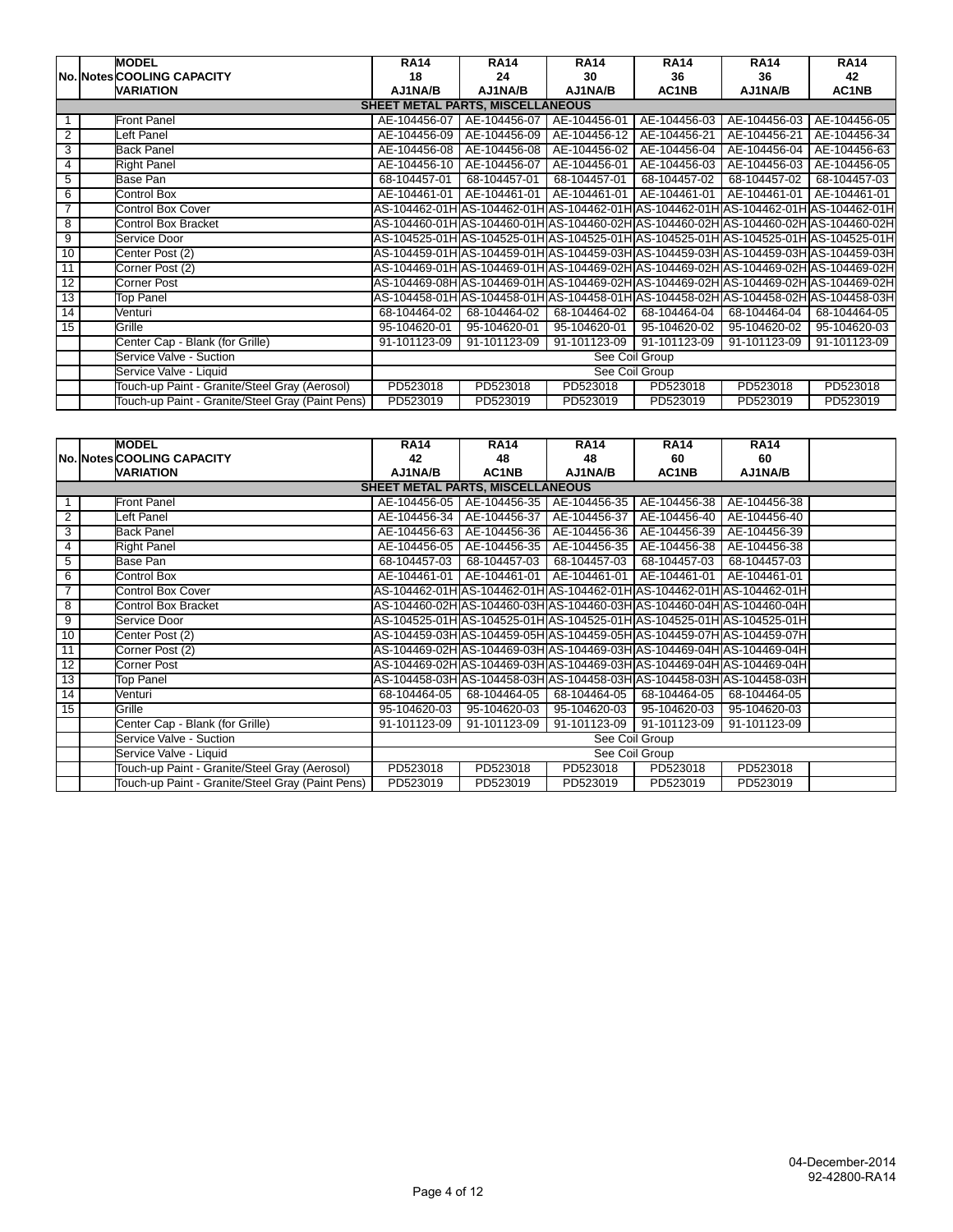|                 |     | <b>MODEL</b>                              | <b>RA14</b>  | <b>RA14</b>                 | <b>RA14</b>           | <b>RA14</b>  | <b>RA14</b>  | <b>RA14</b>  |
|-----------------|-----|-------------------------------------------|--------------|-----------------------------|-----------------------|--------------|--------------|--------------|
|                 |     | <b>No. Notes COOLING CAPACITY</b>         | 18           | 24                          | 30                    | 36           | 36           | 42           |
|                 |     | <b>VARIATION</b>                          | AJ1NA/B      | AJ1NA/B                     | AJ1NA/B               | AC1NB        | AJ1NA/B      | AC1NB        |
|                 |     |                                           |              | <b>ELECTRICAL/FAN GROUP</b> |                       |              |              |              |
| 20              | Stk | Fan Motor                                 | 51-101774-21 | 51-101774-23                | 51-101774-22          | 51-101774-02 | 51-101774-02 | 51-102008-07 |
| 21              | Stk | Fan Blade                                 | 70-101323-24 | 70-101323-37                | 70-101323-25          | 70-102011-12 | 70-102011-12 | 70-101323-27 |
| 22              | Stk | Contactor                                 | 42-102664-05 | 42-102664-05                | 42-102664-05          | 42-102664-14 | 42-102664-05 | 42-102664-14 |
| $\overline{23}$ |     | Capacitor                                 |              |                             | See Compressor Group  |              |              |              |
| 23a             |     | <b>Capacitor Strap</b>                    | AE-104562-01 | AE-104562-01                | AE-104562-01          | AE-104562-01 | AE-104562-01 | AE-104562-01 |
| 25              |     | Crankcase Heater                          |              |                             | See Compressor Group  |              |              |              |
| $\overline{26}$ |     | Grounding Lug                             | 45-19000-01  | 45-19000-01                 | 45-19000-01           | 45-19000-01  | 45-19000-01  | 45-19000-01  |
|                 |     | <b>Low Ambient Control</b>                |              |                             | See Accessories Group |              |              |              |
| 27              | Stk | Low Pressure Control (Design Series 'B')  | 47-103670-08 | 47-103670-08                | 47-103670-08          | 47-103670-08 | 47-103670-08 | 47-103670-08 |
| 27a             |     | Valve Body - Low Pressure Control         | 61-18542-01  | 61-18542-01                 | 61-18542-01           | 61-18542-01  | 61-18542-01  | 61-18542-01  |
| 28              | Stk | High Pressure Control (Design Series 'B') | 47-102290-01 | 47-102290-01                | 47-102290-01          | 47-102290-01 | 47-102290-01 | 47-102290-01 |

|                 |     | <b>MODEL</b>                              | <b>RA14</b>           | <b>RA14</b>                 | <b>RA14</b>  | <b>RA14</b>                 | <b>RA14</b>  |  |
|-----------------|-----|-------------------------------------------|-----------------------|-----------------------------|--------------|-----------------------------|--------------|--|
|                 |     |                                           |                       |                             |              |                             |              |  |
|                 |     | <b>No. Notes COOLING CAPACITY</b>         | 42                    | 48                          | 48           | 60                          | 60           |  |
|                 |     | <b>VARIATION</b>                          | AJ1NA/B               | AC1NB                       | AJ1NA/B      | AC1NB                       | AJ1NA/B      |  |
|                 |     |                                           |                       | <b>ELECTRICAL/FAN GROUP</b> |              |                             |              |  |
| 20              | Stk | Fan Motor                                 | 51-102008-07          | 51-102008-07                | 51-102008-07 | 51-101774-12                | 51-101774-12 |  |
| 21              | Stk | Fan Blade                                 | 70-101323-27          | 70-101323-27                | 70-101323-27 | 70-101323-28                | 70-101323-28 |  |
| $\overline{22}$ | Stk | Contactor                                 | 42-102664-05          | 42-102664-14                | 42-102664-10 | 42-102664-14                | 42-102664-10 |  |
| $\overline{23}$ |     | Capacitor                                 |                       |                             |              | See Compressor Group        |              |  |
| 23a             |     | Capacitor Strap                           | AE-104562-01          | AE-104562-01                |              | AE-104562-01   AE-104562-01 | AE-104562-01 |  |
| 25              |     | Crankcase Heater                          |                       |                             |              | See Compressor Group        |              |  |
| $\overline{26}$ |     | Grounding Lug                             | 45-19000-01           | 45-19000-01                 | 45-19000-01  | 45-19000-01                 | 45-19000-01  |  |
|                 |     | Low Ambient Control                       | See Accessories Group |                             |              |                             |              |  |
| 27              | Stk | Low Pressure Control (Design Series 'B')  | 47-103670-08          | 47-103670-08                | 47-103670-08 | 47-103670-08                | 47-103670-08 |  |
| 27a             |     | Valve Body - Low Pressure Control         | 61-18542-01           | 61-18542-01                 | 61-18542-01  | 61-18542-01                 | 61-18542-01  |  |
| 28              | Stk | High Pressure Control (Design Series 'B') | 47-102290-01          | 47-102290-01                | 47-102290-01 | 47-102290-01                | 47-102290-01 |  |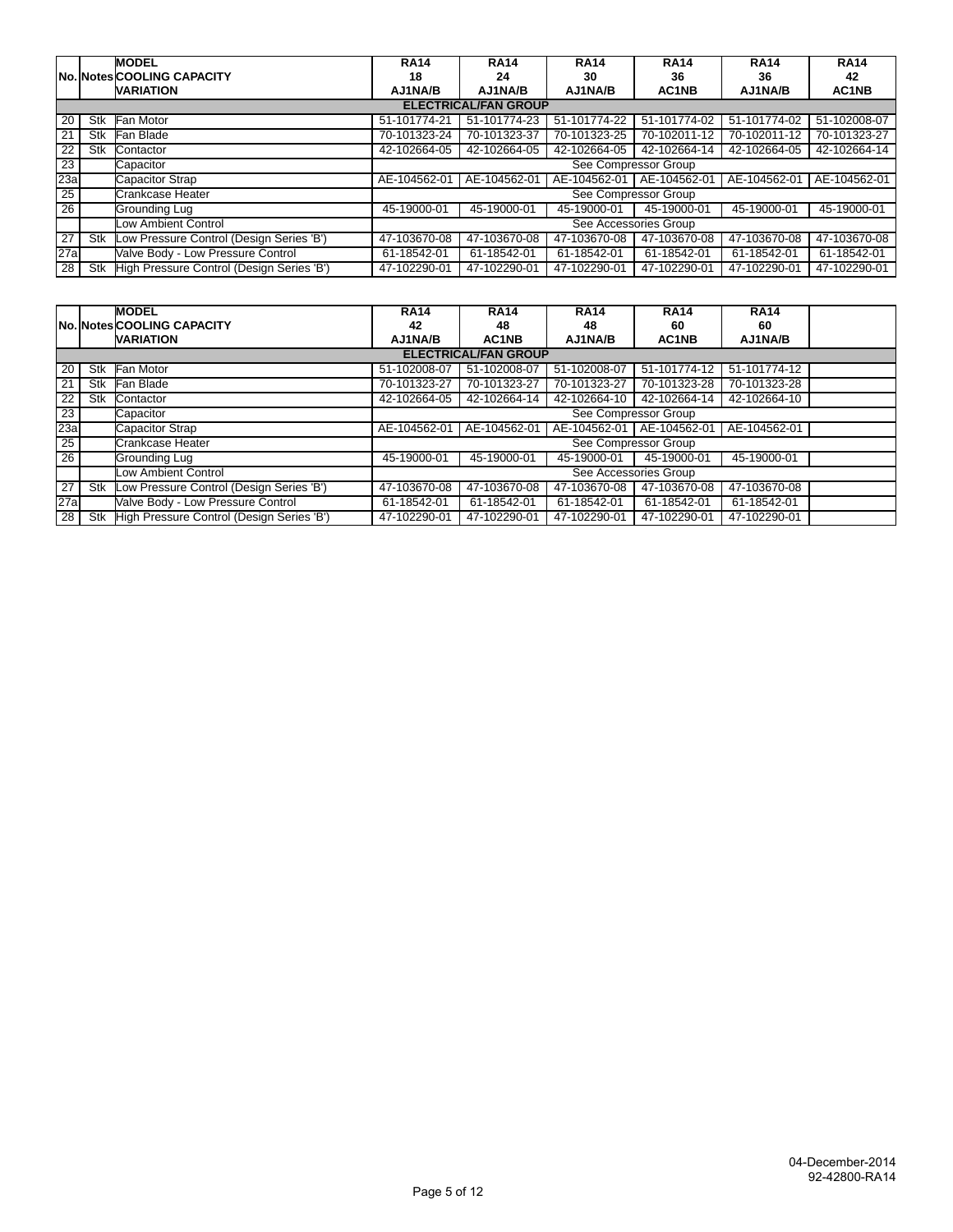|                 |     | <b>MODEL</b>                      | <b>RA14</b>          | <b>RA14</b>       | <b>RA14</b>  | <b>RA14</b>          | <b>RA14</b>    | <b>RA14</b>  |
|-----------------|-----|-----------------------------------|----------------------|-------------------|--------------|----------------------|----------------|--------------|
|                 |     | <b>No. Notes COOLING CAPACITY</b> | 18                   | 24                | 30           | 36                   | 36             | 42           |
|                 |     | <b>VARIATION</b>                  | AJ1NA/B              | AJ1NA/B           | AJ1NA/B      | AC1NB                | <b>AJ1NA/B</b> | AC1NB        |
|                 |     |                                   |                      | <b>COIL GROUP</b> |              |                      |                |              |
| 30              | Stk | Condenser Coil                    | AS-104738-03         | AS-104750-03      | AS-104889-03 | AS-104889-03         | AS-104916-03   | AS-104917-03 |
| 31              |     | Service Valve - Suction           | 61-104914-03         | 61-104914-03      | 61-104914-03 | 61-104914-03         | 61-104914-03   | 61-104914-04 |
| 32              |     | Service Valve - Liquid            | 61-104914-01         | 61-104914-01      | 61-104914-01 | 61-104914-01         | 61-104914-01   | 61-104914-01 |
| 33a             |     | Valve Core                        | 61-18551-01          | 61-18551-01       | 61-18551-01  | 61-18551-01          | 61-18551-01    | 61-18551-01  |
| 33 <sub>b</sub> |     | Valve Cap                         | 83-100635-01         | 83-100635-01      | 83-100635-01 | 83-100635-01         | 83-100635-01   | 83-100635-01 |
| 27              | Stk | Low Pressure Control              |                      |                   |              | See Electrical Group |                |              |
| 28              | Stk | <b>High Pressure Control</b>      | See Electrical Group |                   |              |                      |                |              |
|                 | Stk | <b>Filter Drier</b>               | 83-22755-12          | 83-22755-12       | 83-22755-12  | 83-22755-12          | 83-22755-12    | 83-22755-12  |

|                 |     | <b>MODEL</b>                 | <b>RA14</b>          | <b>RA14</b>       | <b>RA14</b>  | <b>RA14</b>          | <b>RA14</b>  |  |
|-----------------|-----|------------------------------|----------------------|-------------------|--------------|----------------------|--------------|--|
|                 |     | No. Notes COOLING CAPACITY   | 42                   | 48                | 48           | 60                   | 60           |  |
|                 |     | <b>VARIATION</b>             | AJ1NA/B              | AC1NB             | AJ1NA/B      | AC1NB                | AJ1NA/B      |  |
|                 |     |                              |                      | <b>COIL GROUP</b> |              |                      |              |  |
| 30 <sub>1</sub> | Stk | Condenser Coil               | AS-104917-03         | AS-104918-03      | AS-104918-03 | AS-104919-03         | AS-104919-03 |  |
| 31              |     | Service Valve - Suction      | 61-104914-04         | 61-104914-04      | 61-104914-04 | 61-104914-04         | 61-104914-04 |  |
| 32              |     | Service Valve - Liquid       | 61-104914-01         | 61-104914-01      | 61-104914-01 | 61-104914-01         | 61-104914-01 |  |
| 33a             |     | Valve Core                   | 61-18551-01          | 61-18551-01       | 61-18551-01  | 61-18551-01          | 61-18551-01  |  |
| 33 <sub>b</sub> |     | Valve Cap                    | 83-100635-01         | 83-100635-01      | 83-100635-01 | 83-100635-01         | 83-100635-01 |  |
| $\overline{27}$ | Stk | Low Pressure Control         |                      |                   |              | See Electrical Group |              |  |
| $\overline{28}$ | Stk | <b>High Pressure Control</b> | See Electrical Group |                   |              |                      |              |  |
|                 | Stk | <b>Filter Drier</b>          | 83-22755-12          | 83-22755-12       | 83-22755-12  | 83-22755-12          | 83-22755-12  |  |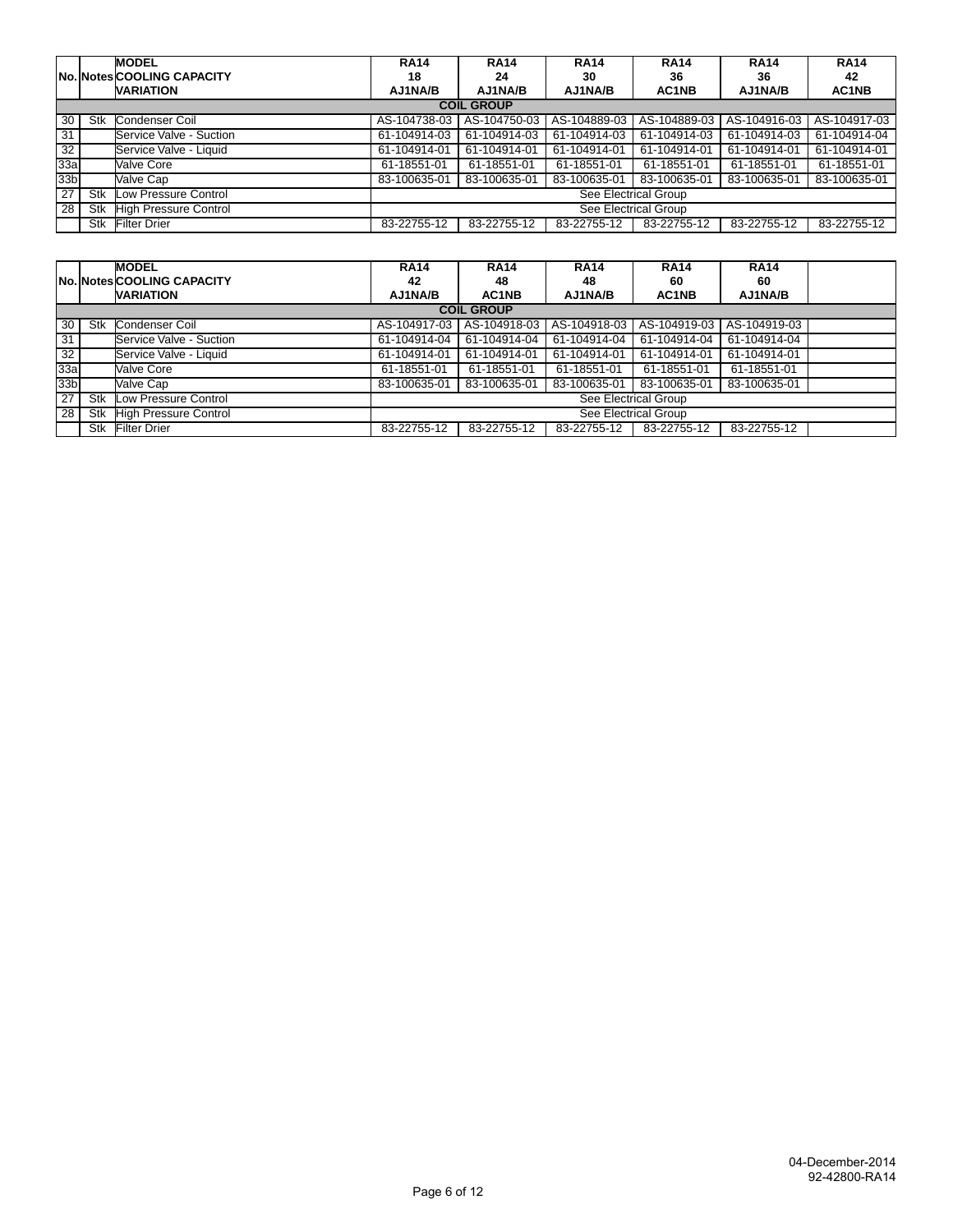|                 |     | <b>MODEL</b>                                      | <b>RA14</b>     | <b>RA14</b>             | <b>RA14</b>   | <b>RA14</b>   | <b>RA14</b>   | <b>RA14</b>   |  |  |
|-----------------|-----|---------------------------------------------------|-----------------|-------------------------|---------------|---------------|---------------|---------------|--|--|
|                 |     | <b>No. Notes COOLING CAPACITY</b>                 | 18              | 24                      | 30            | 36            | 36            | 42            |  |  |
|                 |     | <b>VARIATION</b>                                  | AJ1NA/B         | AJ1NA/B                 | AJ1NA/B       | AC1NB         | AJ1NA/B       | AC1NB         |  |  |
|                 |     |                                                   |                 | <b>COMPRESSOR GROUP</b> |               |               |               |               |  |  |
|                 |     | <b>Compressor ID:</b>                             | 8910            | 8918                    | 8918          | 9022          | 8990          | 9023          |  |  |
| 40              | Stk | Compressor                                        | 55-102045-96S   | 55-102045-97S           | 55-102045-31S | 55-102045-90S | 55-102045-66S | 55-102045-19S |  |  |
|                 |     | Compressor Grommet (4)                            | 56-18518-04     | 56-18518-04             | 56-18518-04   | 56-18518-04   | 56-18518-04   | 56-18518-06   |  |  |
|                 |     | Compressor Bolt (4)                               | 63-20072-07     | 63-20072-07             | 63-20072-07   | 63-20072-07   | 63-20072-07   | 63-20072-07   |  |  |
| 23              | Stk | Capacitor - Compressor/Fan                        | 43-101665-60    | 43-101665-06            | 43-101665-10  | N/A           | 43-101665-13  | N/A           |  |  |
| 23              | Stk | Capacitor - Fan                                   | N/A             | N/A                     | N/A           | 43-101666-65  | N/A           | 43-101666-62  |  |  |
|                 | Stk | <b>Compressor Wiring Harness (Molded</b><br>Plug) | 45-100834-80    | 45-100834-80            | 45-100834-80  | 45-100834-80  | 45-100834-80  | 45-100834-80  |  |  |
| $\overline{25}$ |     | Crankcase Heater                                  | See Accessories |                         |               |               |               |               |  |  |
|                 |     | <b>Filter Drier</b>                               |                 | See Coil Group          |               |               |               |               |  |  |

|                 |     | <b>MODEL</b>                                      | <b>RA14</b>                                     | <b>RA14</b>             | <b>RA14</b>   | <b>RA14</b>                   | <b>RA14</b>  |  |
|-----------------|-----|---------------------------------------------------|-------------------------------------------------|-------------------------|---------------|-------------------------------|--------------|--|
|                 |     | <b>No. Notes COOLING CAPACITY</b>                 | 42                                              | 48                      | 48            | 60                            | 60           |  |
|                 |     | <b>VARIATION</b>                                  | AJ1NA/B                                         | AC1NB                   | AJ1NA/B       | AC1NB                         | AJ1NA/B      |  |
|                 |     |                                                   |                                                 | <b>COMPRESSOR GROUP</b> |               |                               |              |  |
|                 |     | <b>Compressor ID:</b>                             | 8921                                            | 9024                    | 8922          | 9025                          | 8923         |  |
| 40              | Stk | Compressor                                        | 55-102045-15S                                   | 55-102045-08S           | 55-102045-06S | 55-102045-130S 55-102045-101S |              |  |
|                 |     | Compressor Grommet (4)                            | 56-18518-06                                     | 56-18518-06             | 56-18518-06   | 56-18518-06                   | 56-18518-06  |  |
|                 |     | Compressor Bolt (4)                               | 63-20072-07                                     | 63-20072-07             | 63-20072-07   | 63-20072-07                   | 63-20072-07  |  |
| 23              | Stk | Capacitor - Compressor/Fan                        | 43-101665-42                                    | N/A                     | 43-101665-42  | N/A                           | 43-101665-59 |  |
| 23 <sub>1</sub> |     | Capacitor - Fan                                   | N/A                                             | 43-101666-62            | N/A           | 43-101666-62                  | N/A          |  |
|                 | Stk | <b>Compressor Wiring Harness (Molded</b><br>Plug) | 45-100834-80                                    | 45-100834-80            | 45-100834-80  | 45-100834-80                  | 45-100834-80 |  |
| 25              |     | Crankcase Heater                                  | See Accessories<br>44-101884-13<br>44-101884-13 |                         |               |                               |              |  |
|                 |     | Filter Drier                                      | See Coil Group                                  |                         |               |                               |              |  |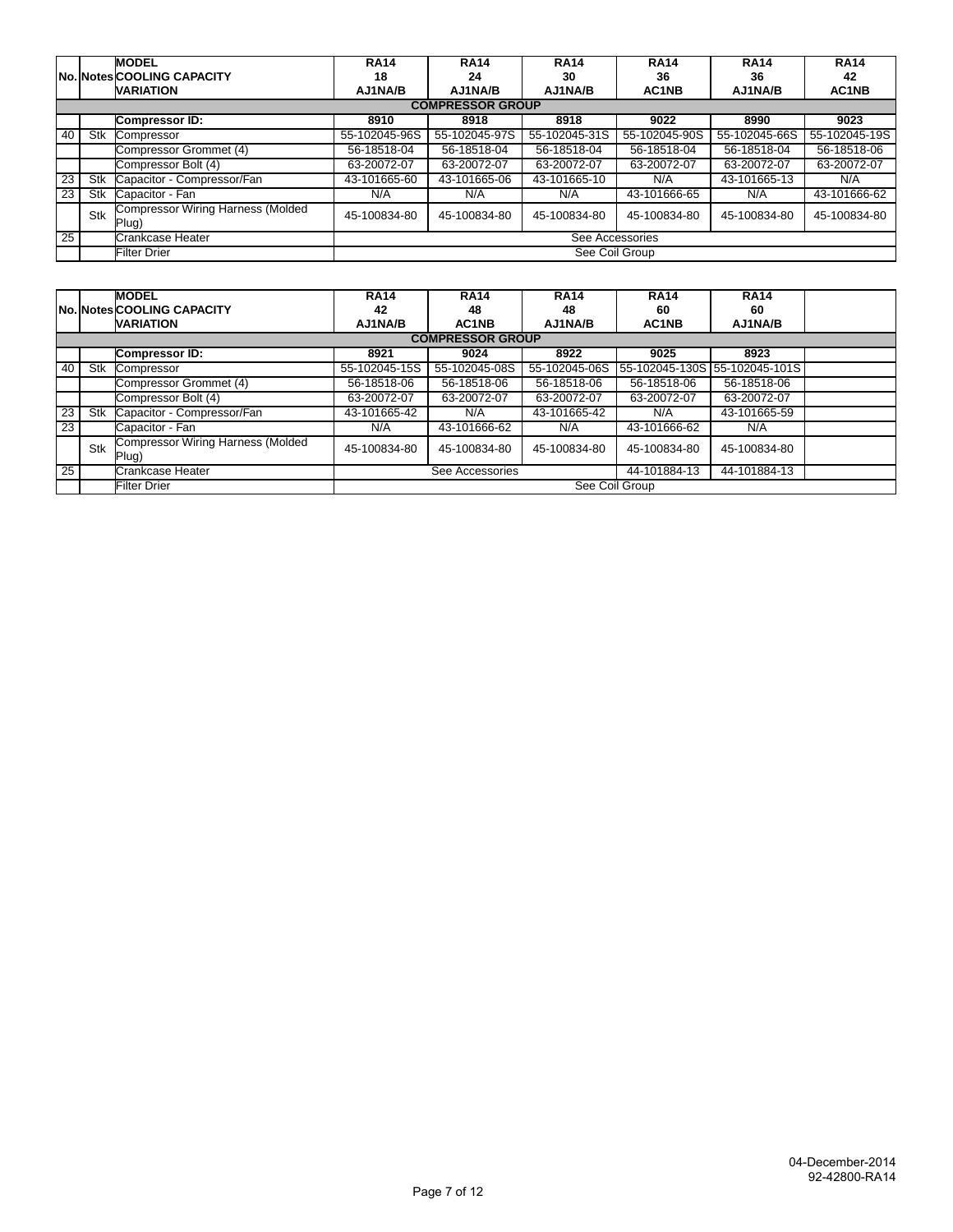|  | <b>MODEL</b><br><b>No. Notes COOLING CAPACITY</b><br><b>VARIATION</b> | <b>RA14</b><br>18<br>AJ1NA/B | <b>RA14</b><br>24<br>AJ1NA/B | <b>RA14</b><br>30<br>AJ1NA/B | <b>RA14</b><br>36<br>AC1NB | <b>RA14</b><br>36<br>AJ1NA/B | <b>RA14</b><br>42<br>AC1NB |
|--|-----------------------------------------------------------------------|------------------------------|------------------------------|------------------------------|----------------------------|------------------------------|----------------------------|
|  |                                                                       |                              | <b>ACCESSORIES</b>           |                              |                            |                              |                            |
|  | Low Ambient Control                                                   | RXAD-A08                     | RXAD-A08                     | RXAD-A08                     | RXAD-A08                   | RXAD-A08                     | RXAD-A08                   |
|  | Compressor Crankcase Heater                                           | 44-17402-44                  | 44-17402-44                  | 44-17402-44                  | 44-17402-44                | 44-17402-44                  | 44-17402-45                |
|  | <b>Compressor Sound Cover</b>                                         | 68-23427-26                  | 68-23427-26                  | 68-23427-26                  | 68-23427-26                | 68-23427-26                  | 68-23427-25                |
|  | Compressor Hard Start Kit                                             | SK-A1                        | SK-A1                        | SK-A1                        | SK-A1                      | SK-A1                        | SK-A1                      |

|  | <b>MODEL</b><br><b>No. Notes COOLING CAPACITY</b><br><b>VARIATION</b> | <b>RA14</b><br>42<br>AJ1NA/B | <b>RA14</b><br>48<br>AC1NB | <b>RA14</b><br>48<br>AJ1NA/B | <b>RA14</b><br>60<br>AC1NB | <b>RA14</b><br>60<br>AJ1NA/B |  |
|--|-----------------------------------------------------------------------|------------------------------|----------------------------|------------------------------|----------------------------|------------------------------|--|
|  |                                                                       |                              | <b>ACCESSORIES</b>         |                              |                            |                              |  |
|  | Low Ambient Control                                                   | RXAD-A08                     | RXAD-A08                   | RXAD-A08                     | RXAD-A08                   | RXAD-A08                     |  |
|  | Compressor Crankcase Heater                                           | 44-17402-45                  | 44-17402-45                | 44-17402-45                  |                            | <b>Factory Standard</b>      |  |
|  | Compressor Sound Cover                                                | 68-23427-25                  | 68-23427-25                | 68-23427-25                  | 68-23427-25                | 68-23427-25                  |  |
|  | Compressor Hard Start Kit                                             | SK-A1                        | SK-A1                      | SK-A1                        | SK-A1                      | SK-A1                        |  |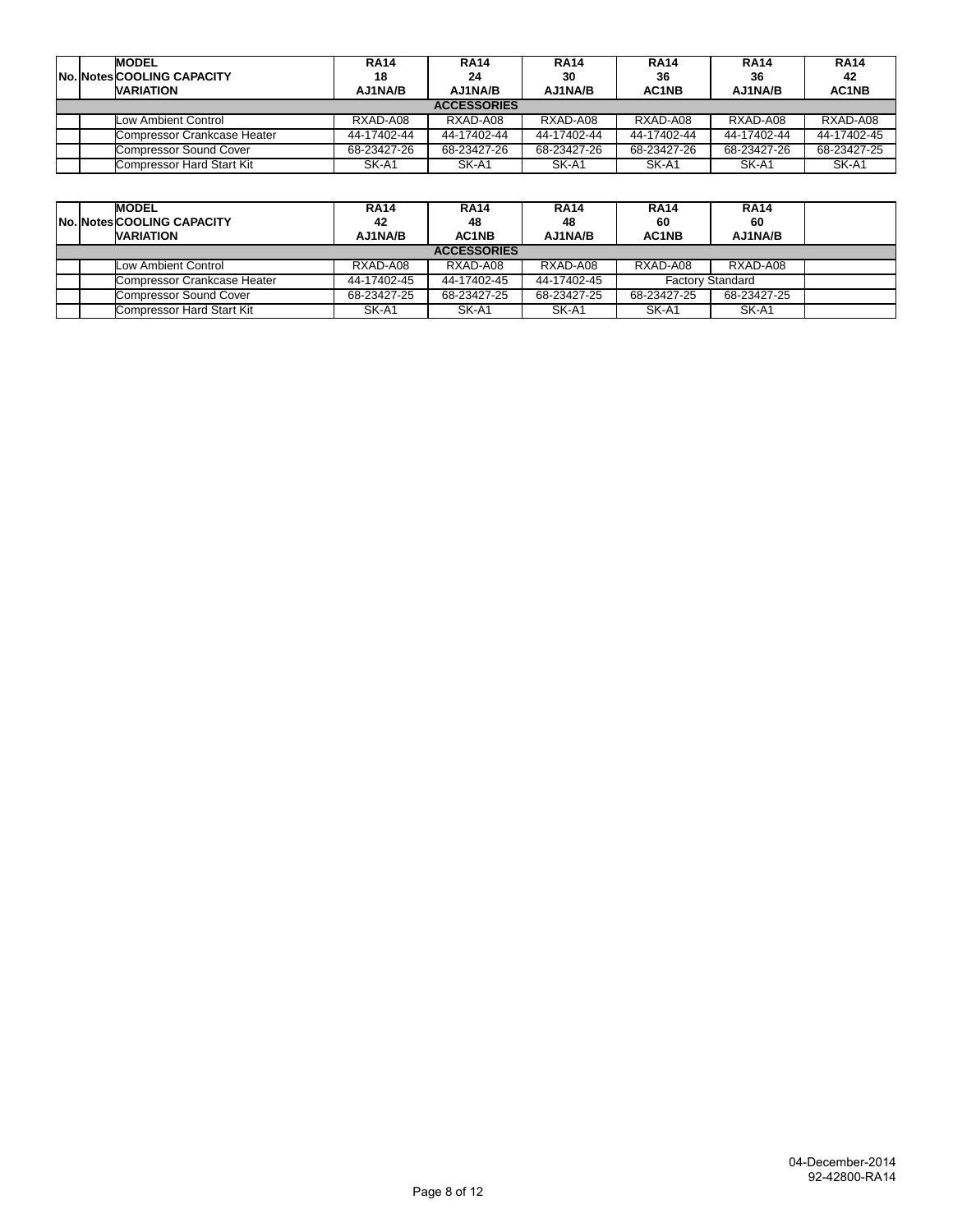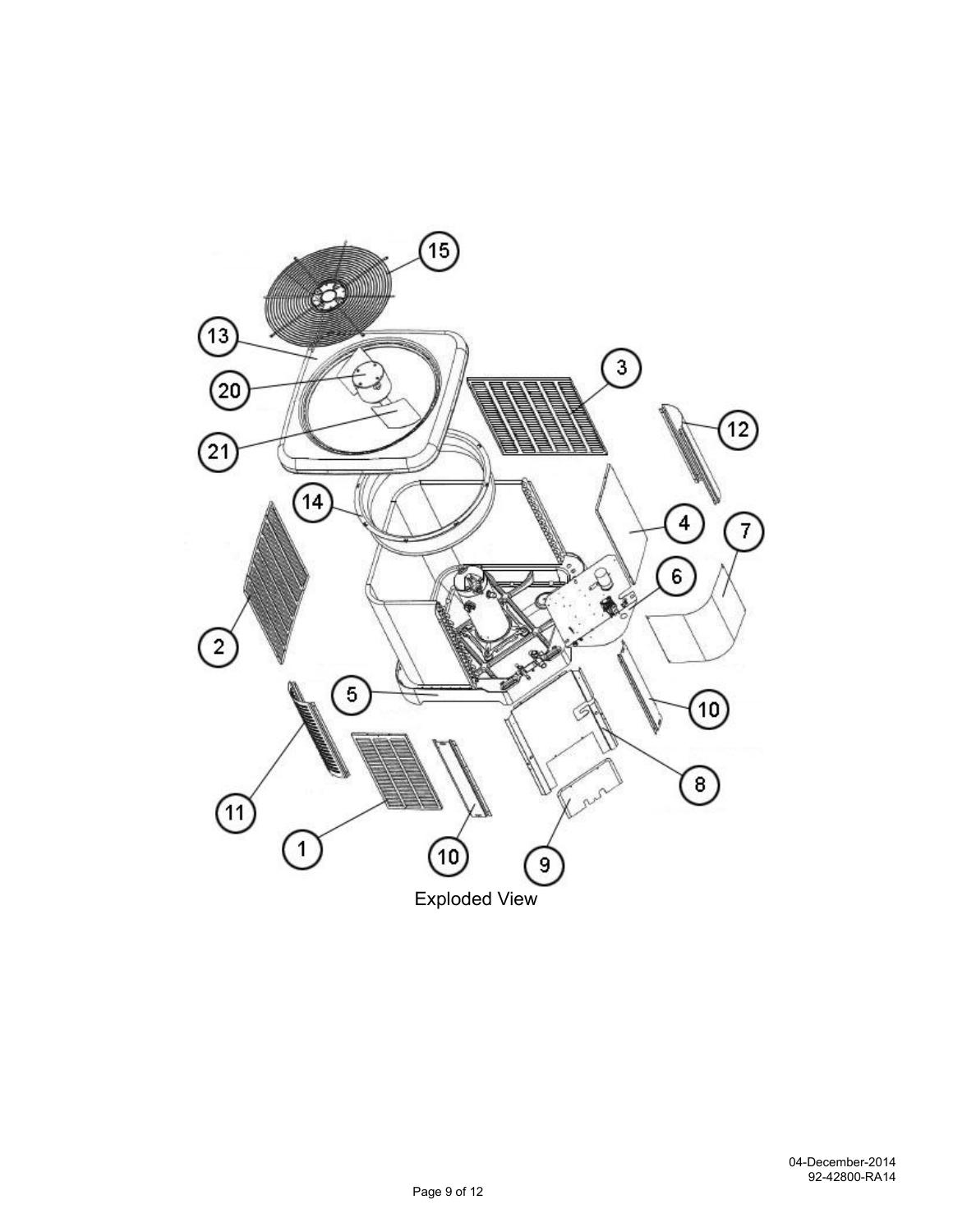

Control Box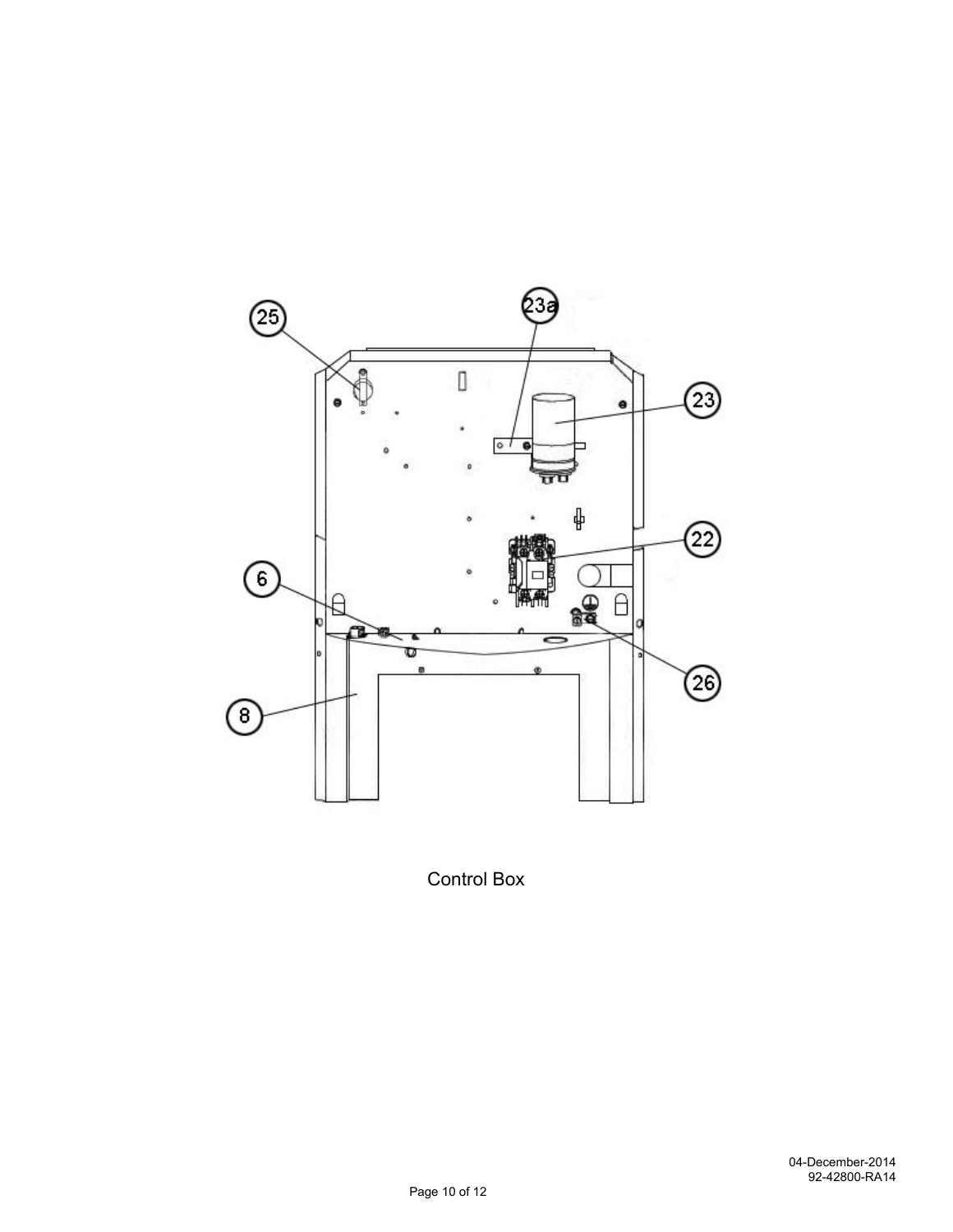

Valve Mounting, Compressor